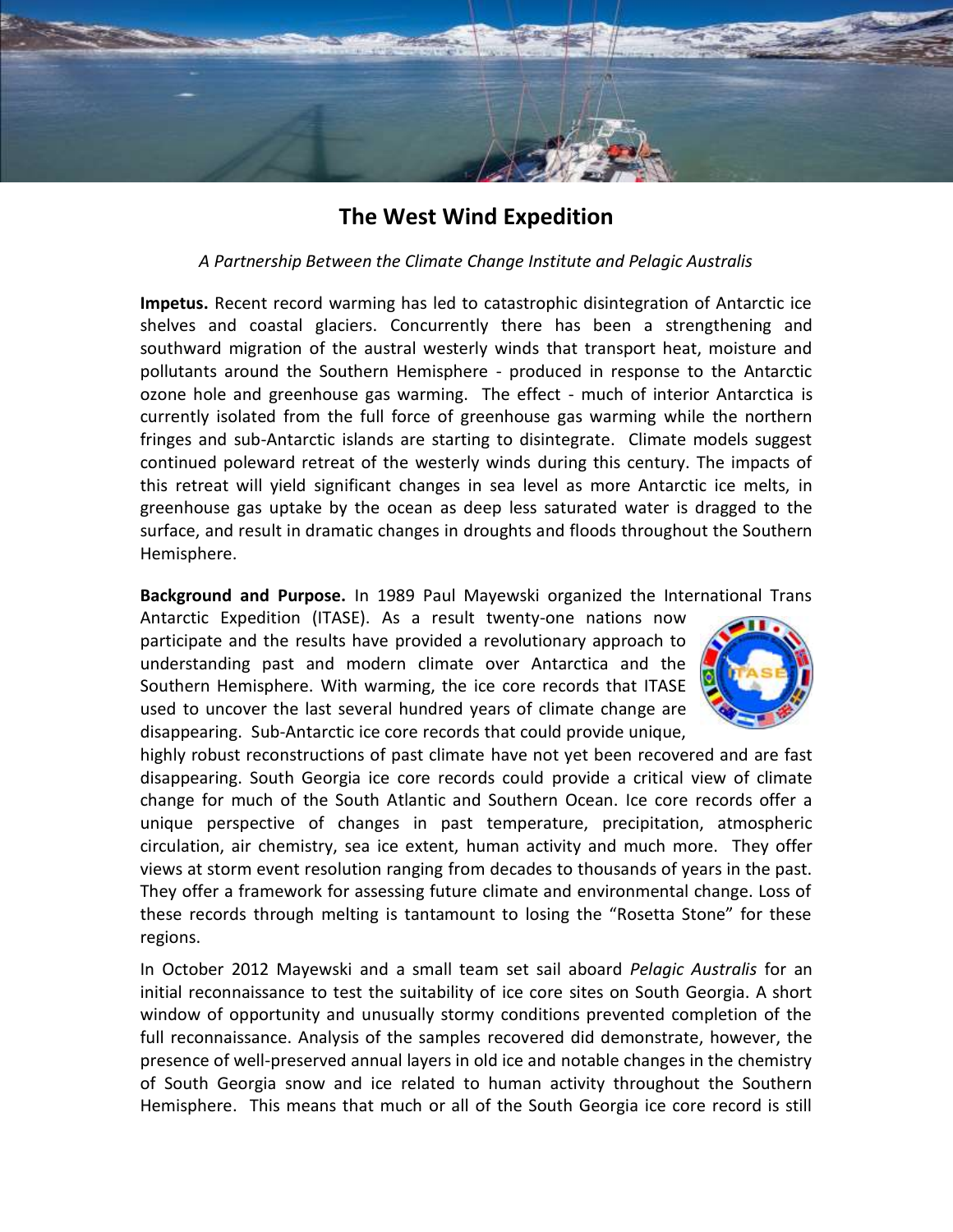preserved, but before mounting a logistics intensive scientific expedition to recover several hundred meters of ice core and potentially thousands of years of record it is essential to fill in more details.

**The West Wind Expedition** will set sail with Skip Nowak and his *Pelagic Australis* crew to conduct a detailed reconnaissance survey on South Georgia's ice plateau. During the West Wind Expedition we will drill an ~20m ice core capturing several years to decades of climate record, determine ice thickness over the traverse route to the drill site ice,



and recover very old ice from coastal regions to have a snapshot to assess major differences between South Georgia's modern and past climate. The ice samples will be returned to our laboratories at the Climate Change Institute for state-ofthe-art analysis and used in climate models

that will allow us to make predictions for future climate in the South Atlantic and the Southern Hemisphere.





**The West Wind Expedition is looking for adventurers and climate science supporters.** We will across 1800 nautical miles of open ocean from the Falkland Islands to South Georgia and back, haul sleds through a portion of the route used by Shackleton in his epic 1916 traverse over South Georgia, and ascend into the interior of South Georgia's spectacular glaciers and mountains. Be part of the traverse or tour around South Georgia during the traverse. Be part of the adventure and the science that will help us predict the future of our planet.